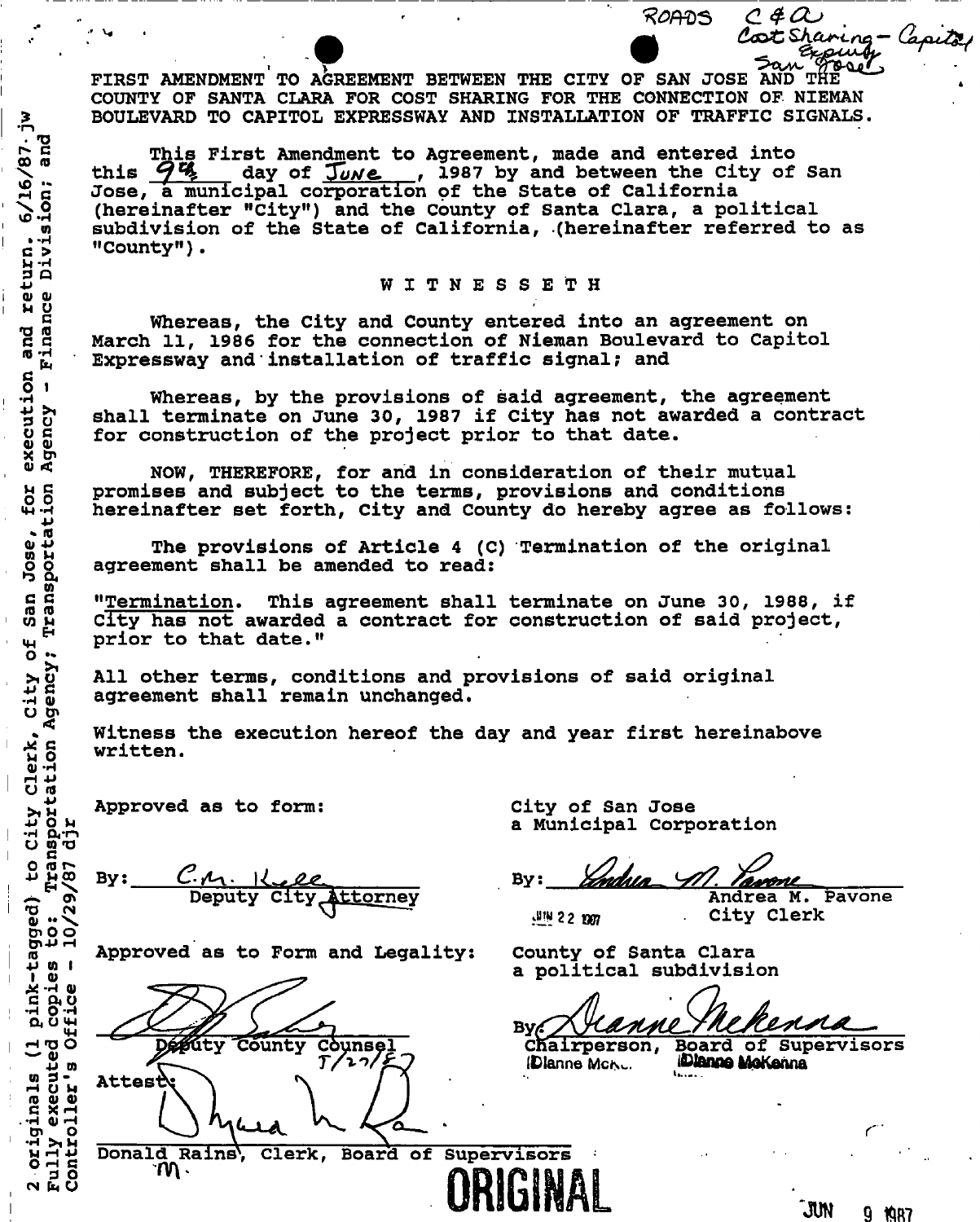THIS IS FOR YOUR STARS ENTRY AND TRANSMITTAL TO JOB NO. None FINANCE. CHANGE ORDER NO. None

 $\overline{\phantom{a}}$ 

# **BOARD OF SUPERVISORS**  COUNTY OF SANTA CLARA

DATE: October 29, 1987

The following Amendment to Agreement was approved by the Board of Supervisors at a meeting held on June 9, 1987, Item No. 8.

**\** 

PROJECT TO BE CHARGED: Agreement relating to connection of Nieman Boulevard to Capitol Expressway and Installation of traffic signals.

FOR THE AMOUNT OF  $$ - no change$ 

CONTRACTOR: City of San Jose.

COMPLETION DATE: extended to June 30, 1988.

BUDGET ITEM: (FO R CONTROLLER' S USE )

Deputy Clerk Dorothy Roach

CC -- CONTROLLER CC -- FILE **SPORTATION AGENCY CC -- T/A FINANCE**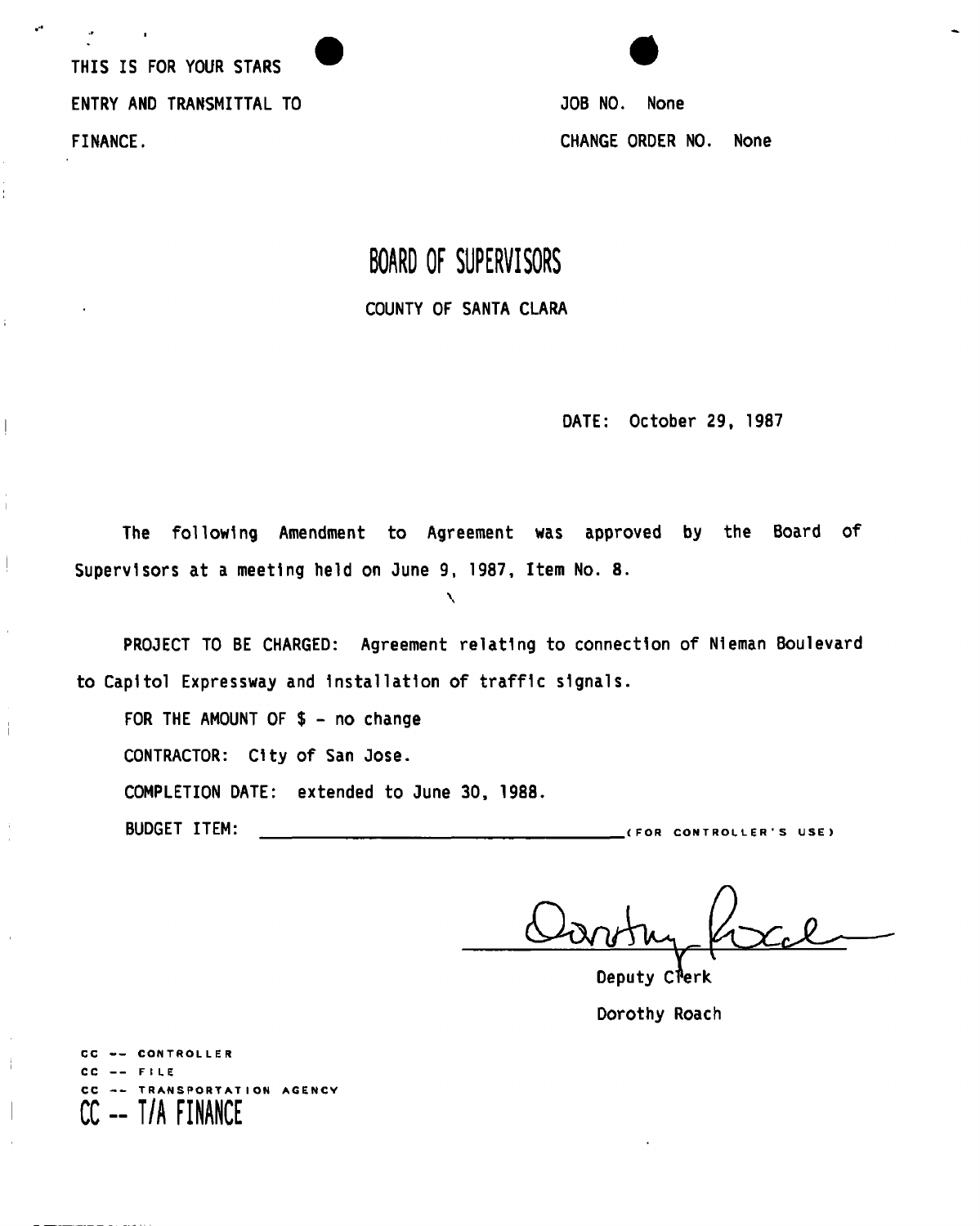# **COUNTY OF SANTA CLARA CALIFORNIA**

OFFICE OF THE BOARD OF SUPERVISORS County Government Center, East Wing 70 West Hedding Street San Jose, California 95110 (408 ) 299-432 1

MEMBERS OF THE BOARD

Susanne Wilson, District 1 Zoe Lofgren, District 2 Thomas L. Legan, District 3 Rod Diridon, District 4 Dianne McKenna, District 5

June 16, 1987

Andrea M. Pavone, City Clerk City of San Jose 801 North First Street San Jose, California 95110

Dear Ms. Pavone:

SUBJECT: First Amendment to Agreement Between the City of San Jose and the County of Santa Clara For Cost Sharing For the Connection of Nleman Boulevard to Capitol Expressway and Installation of Traffic Signals

Enclosed are our original, pink tagged for return, and one originally signed copies of the subject Amendment for your execution.

Please return our copy when you have signed It.

Thank you.

Very truly yours,

BOARD OF SUPERVISORS DONALD M. RAINS, CLERK

Jenette Williams Deputy Clerk

DMR:jw

Enclosures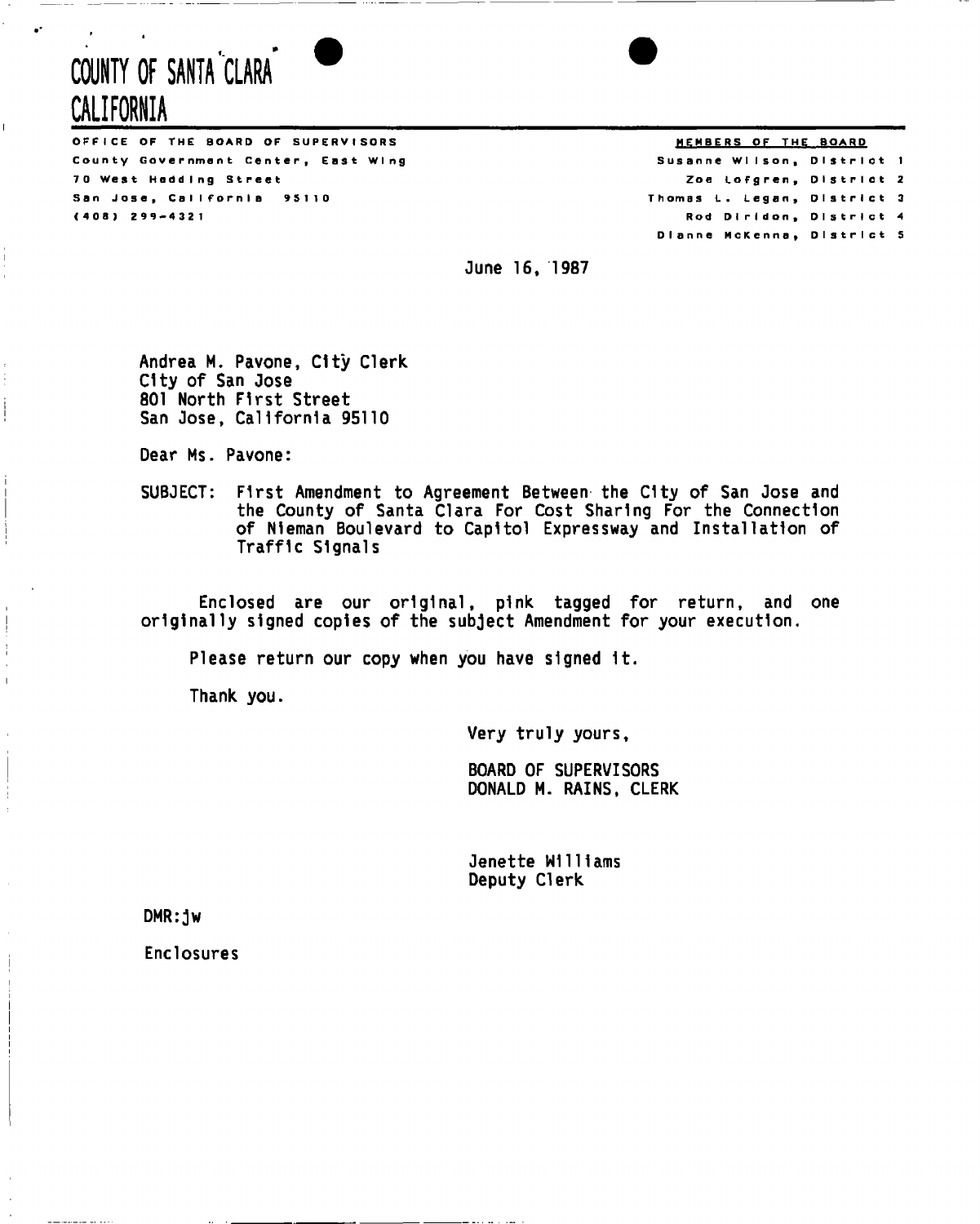| County of Santa Clara                                                                                                                                                                                                                                                                                                                     |  |       | San Jose, California 95112 | 1555 Berger Drive |
|-------------------------------------------------------------------------------------------------------------------------------------------------------------------------------------------------------------------------------------------------------------------------------------------------------------------------------------------|--|-------|----------------------------|-------------------|
| <b>California</b>                                                                                                                                                                                                                                                                                                                         |  |       |                            |                   |
| TRANSMITTAL MEMORANDUM                                                                                                                                                                                                                                                                                                                    |  |       |                            |                   |
| Prepared by WONG Page 1 of 3                                                                                                                                                                                                                                                                                                              |  |       |                            | S.D. 2            |
| Reviewed by BRUCE                                                                                                                                                                                                                                                                                                                         |  |       |                            |                   |
| Submitted by READING                                                                                                                                                                                                                                                                                                                      |  | DATE: | May 20, 1987               |                   |
| APPROVED: DIRECTOR-7741                                                                                                                                                                                                                                                                                                                   |  |       |                            |                   |
|                                                                                                                                                                                                                                                                                                                                           |  |       |                            |                   |
|                                                                                                                                                                                                                                                                                                                                           |  |       |                            |                   |
|                                                                                                                                                                                                                                                                                                                                           |  |       |                            |                   |
| DESIGN AND CONSTRUCTION<br><b>SUBJECT:</b><br>AMENDMENT TO THE COST SHARING AGREEMENT BETWEEN THE CITY OF<br>SAN JOSE AND THE COUNTY OF SANTA CLARA RELATING TO THE<br>COMNECTION OF NIEMAN BOULEVARD TO CAPITOL EXPRESSWAY AND THE<br>INSTALLATION OF TRAFFIC SIGNALS AT THE INTERSECTION OF NIEMAN<br>BOULEVARD AND CAPITOL EXPRESSWAY. |  |       |                            |                   |
| RECOMMENDED ACTION:                                                                                                                                                                                                                                                                                                                       |  |       |                            |                   |
| Approval of the attached amendment to the City of San Jose/County of<br>Santa Clara Cost Sharing Agreement which provides for the connection of<br>Mieman Boulevard to Capitol Expressway and the installation of traffic<br>signals is recommended.                                                                                      |  |       |                            |                   |
| The cost sharing agreement was approved by the County on March 11,<br>1936.                                                                                                                                                                                                                                                               |  |       |                            |                   |
|                                                                                                                                                                                                                                                                                                                                           |  |       |                            |                   |

The County's share of the work is estimated at \$110,000. The total estimated cost of the project is \$1,626,000.



 $\bar{1}$ 

M 9 1987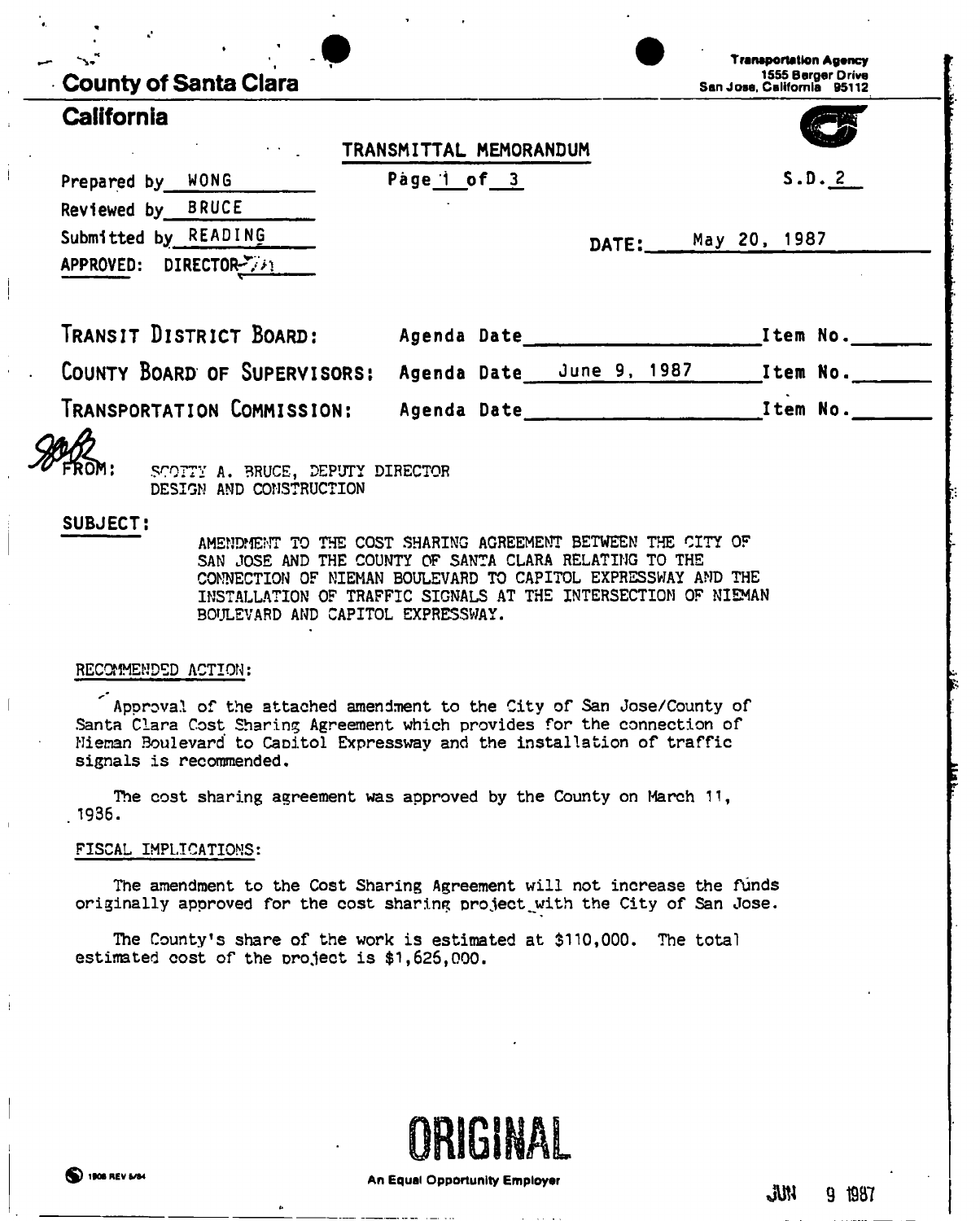Page *2 of 2* 

DATE: May 20, 1987

## TRANSIT DISTRICT.BOARD AGENDA DATE:

# COUNTY BOARD OF. SUPERVISORS AGENDA DATE: June 9, 1987

# TRANSPORTATION COMMISSION AGENDA DATE:

SUBJECT: AMENDMENT TO THE COST SHARING AGREEMENT BETWEEN THE CITY OF SAM JOSE AND THE COUNTY OF SANTA CLARA RELATING TO THE. CONNECTION OF NIEMAN BOULEVARD TO CAPITOL EXPRESSWAY AND THE INSTALLATION OF TRAFFIC SIGNALS AT THE INTERSECTION OF NIEMAN BOULEVARD AND CAPITOL EXPRESSWAY.

### REASONS FOR RECOMMENDATION:

Because of the delay encountered in obtaining clear, legal right-ofentry to the former Mosby property for Nieman Boulevard, the City is unable to award the construction contract prior to the termination date of June 30, 1987.

Therefore, the City of San Jose has requested an amendment to the Joint City-County Cost Sharing Agreement extending the termination date from June 30, 1987 to June 30, 1938.

#### BACKGROUND:

The Cost Sharing Agreement between the City of San Jose and the County of Santa Clara for the connection of Nieman Boulevard to Capitol Exoressway and installation of traffic signals was approved in March of 1936.

The subject amendment was prepared by the City of San Jose and forwarded to the County for execution. This Amendment has been "Approved as to Form and Legality" by both the City Attorney and the County Counsel's office. The Amendment will be executed bv the City of San Jose on June 23, 1987.

#### CONSEQUENCES OF NEGATIVE ACTION:

A negative-action will not provide the time extension needed, and the traffic signal installation and the connection of Nieman Boulevard to Capitol Expressway will be delayed until the Amendment is aooroved.

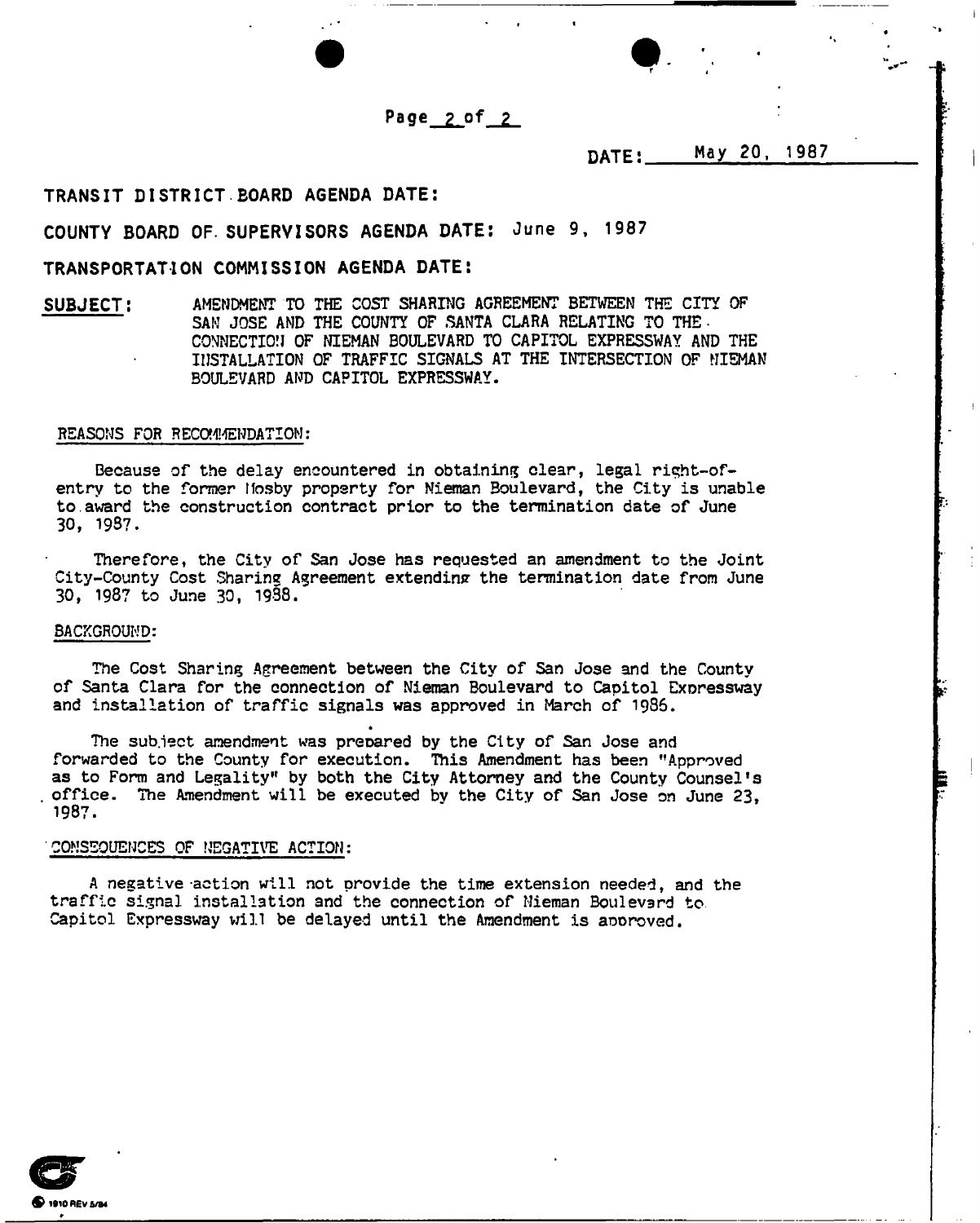Page 3 of 3

DATE: May 20, 1987

# TRANSIT DISTRICT BOARD AGENDA DATE:

COUNTY BOARD OF SUPERVISORS AGENDA DATE: June 9, 1987

# TRANSPORTATION COMMISSION AGENDA DATE:

SUBJECT: . . AMENDMENT TO THE COST SHARING AGREEMENT BETWEEN THE CITY OF SAM JOSE AND THE COUNTY OF SANTA CLARA RELATING TO THE CONNECTION OF NIEMAN BOULEVARD TO CAPITOL EXPRESSWAY AND THE INSTALLATION OF TRAFFIC SIGNALS AT THE INTERSECTION OF NIEMAN BOULEVARD AMD CAPITOL EXPRESSWAY.

## STEPS FOLLOWING APPROVAL:

The City of San Jose will execute the Amendment on June 23, 1987.

Transmit both signed copies of Agreement to:

Mr. D. Kent Dewell Director of Public Works Citv of San Jose 301 N. First St. San Jose, CA 95110

AKW:pm

 $\bullet$ 

 $\mathsf I$  $\mathbf{I}$ 

 $\mathbf{I}$ 

Attachment

cc: SAB R9P JLC JME AJ EE DFM

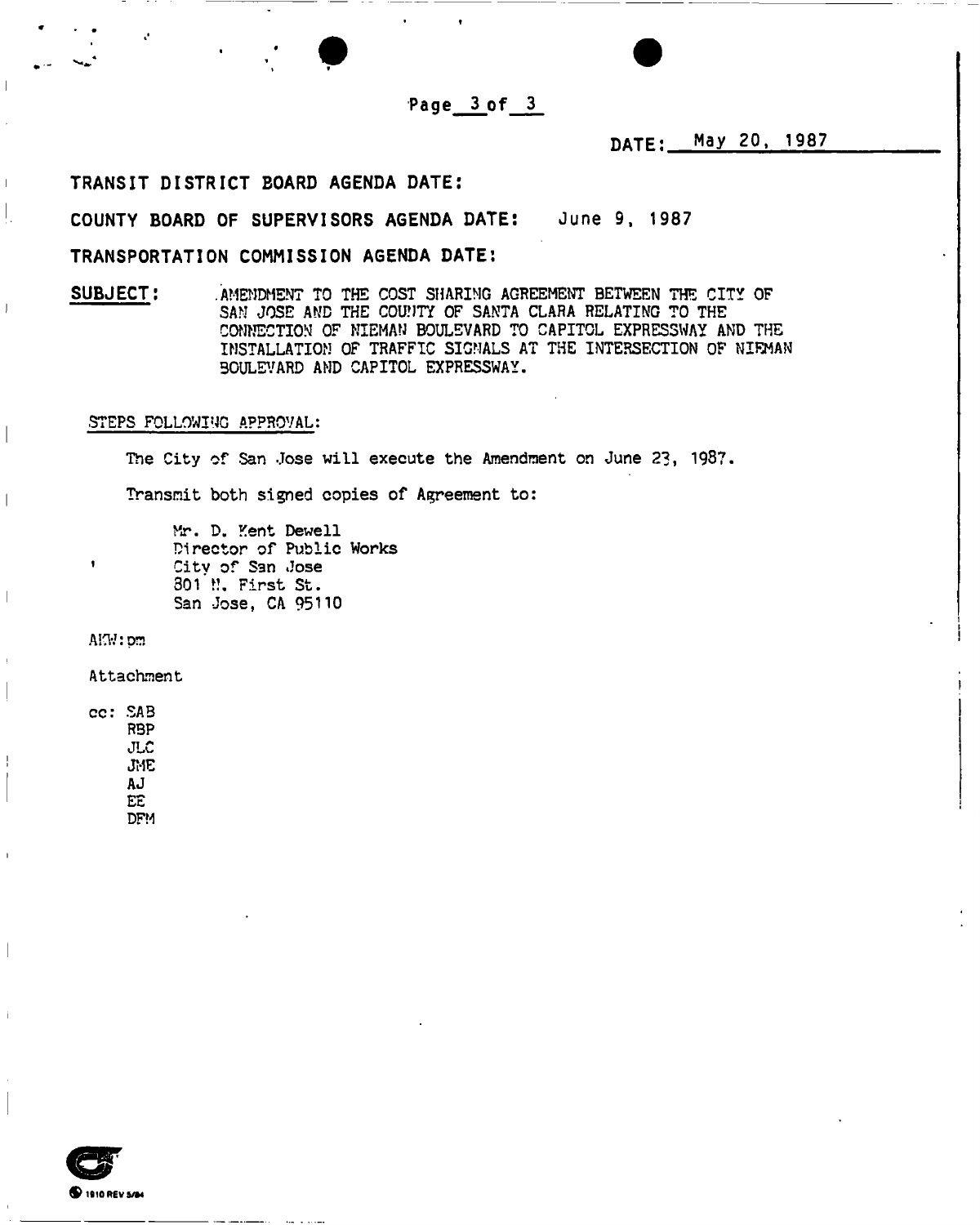**MAR-0-4-4996** 

 $be(7)$ 

**AGREEMENT BETtflEEN THE CITY OF SAN JOSE AND THE COUNTY QP SANTA CLARA FOR COST SHARING FOR THE CONNECTION OF NIE24AN BOULEVARD TO CAPITOL EXPRESSWAY AND INSTALLATION OF TRAFFIC SIGNALS** 

This Agreement, made and entered into on the day of  $\frac{11!}{1000}$ **by and between the City of San Jose, a municipal corporation of the State of California, hereinafter referred to as "CITY", and the County of Santa Clara, a political subdivision of the State of California, hereinafter referred to as "COUNTY".** 

# WITNESSETH:

**WHEREAS, CITY plans to connect Nieraan Boulevard** *to* **Capitol Expressway to facilitate the movements of traffic between the two roads; and** 

**WHEREAS, COUNTY has determined that a traffic signal system is warranted for said traffic movements at the Expressway intersection; and** 

**VHEREAS, in the best interest of the public CITY and COUNTY desire to have the improvements completed in a timely and efficient manner;** 

**NOW, THEREFORE, for and in consideration of their mutual, promises and agreements, and subject to the terms, conditions, and provisions hereinafter set forth, the parties hereto do hereby agree as follows:** 

## **AGREEMEN T**

- **1. Plans and Specifications; CITY shall prepare plans and specifications for construction of the project to connect Nieman Boulevard to Capitol Expressway hereinafter referred to as "PROJECT". Plans and specifications shall be submitted to COUNTY for approval pursuant to an encroachment permit process.**
- **2. Award of Contract and Construction: CITY shall award and administer the construction contract pursuant to the law governing CITY and subject to conditions of the COUNTY encroachment permit.**

님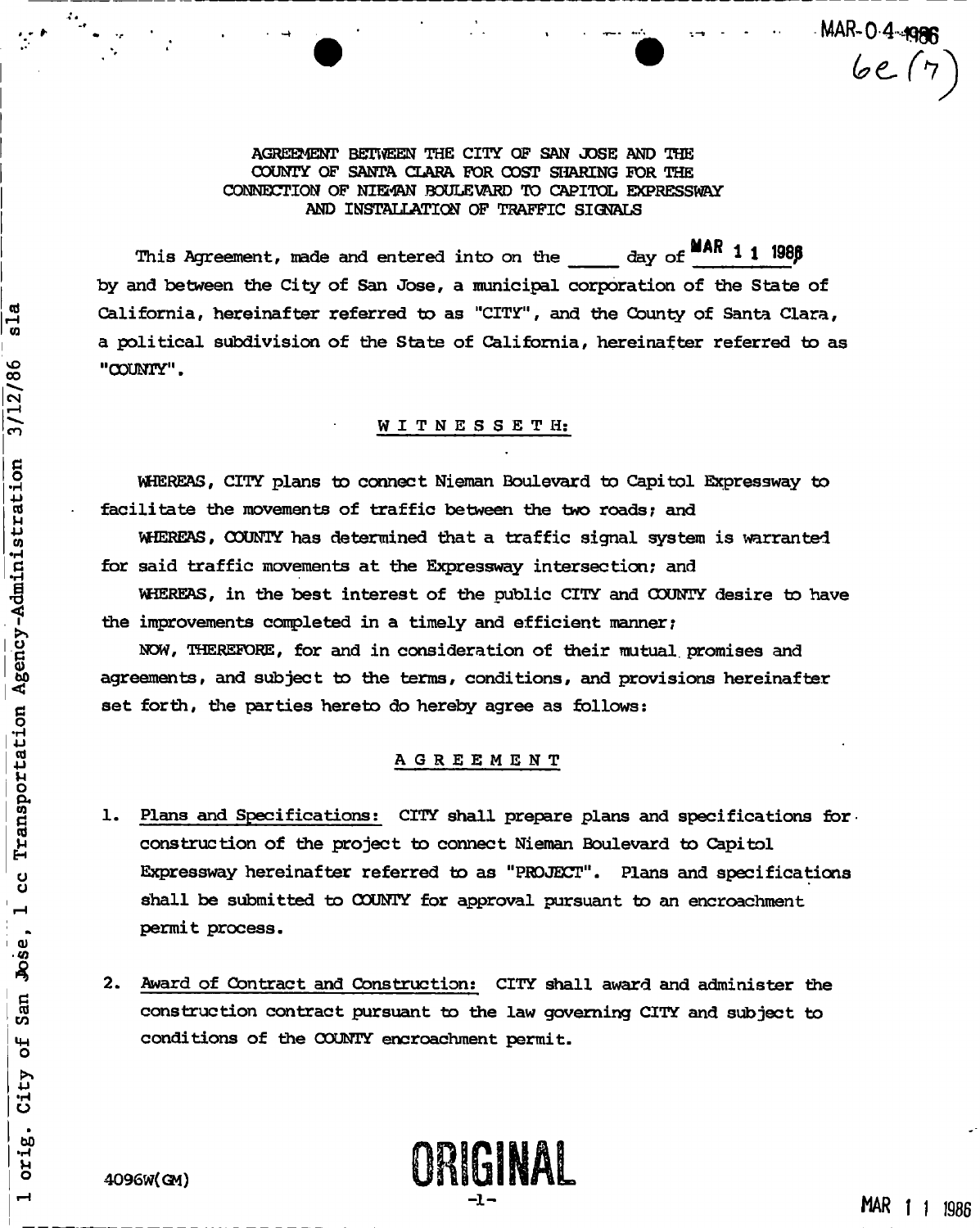- 3. COST SHARING OF PROJECT: CITY shall pay for all right-of-way costs and **the PROJECT construction costs except for the traffic signal system at Capitol Expressway and Nieman Boulevard. The total CITY cost including**  right-of-way is estimated to be One Million Five Hundred Twenty Six **Thousand Dollars (\$1,526,000). COUNTY shall pay for all traffic signal installation costs at the intersection of Nieman Boulevard and Capitol**  Expressway. The total cost to COUNTY is estimated to be One Hundred **Thousand Dollars (\$100,000).**
- **4 . PAYMENT OF COSTS; If a construction contract for the project is awarded**  by City, COUNTY agrees to deposit \$100,000 with CITY upon demand within 30 **days of award of contract with the following provisions:** 
	- **a) Maximum County Participation. County's share of total construction costs shall not exceed One Hundred and Ten Thousand Dollars (\$110,000) for said project. In the instance the County's share of construction costs should exceed the said amounts, the City shall notify the County and request County Board of Supervisors' authorization for additional County participation for said project.**
	- **b) Records and Accounts. City shall keep, maintain and render available for inspection by County or its authorized representatives, records and books which will provide a complete and accurate account of all costs, fees and expenditures trade by City on construction of said project.**
	- **c) Termination. This agreement shall terminate on June 30, 1987, if City has not awarded a contract for construction of said project prior to that date.**
	- **d) Final Accounting. Upon completion of the project, City shall pay the final construction costs of said project and shall prepare and furnish to County a final accounting of the total costs of said project. Said accounting shall show the final total construction costs of said project in its entirety.**
- **e) Adjustment of Costs. If the final accounting of the project indicates pre-payment received by City from County exceeds the County's share of the construction costs, as set forth herein, the City shall return the difference to County. If the final accounting indicates the pre-payment is less than the County's share, County shall forthwith pay City the difference. 4096W(GM)**

-2-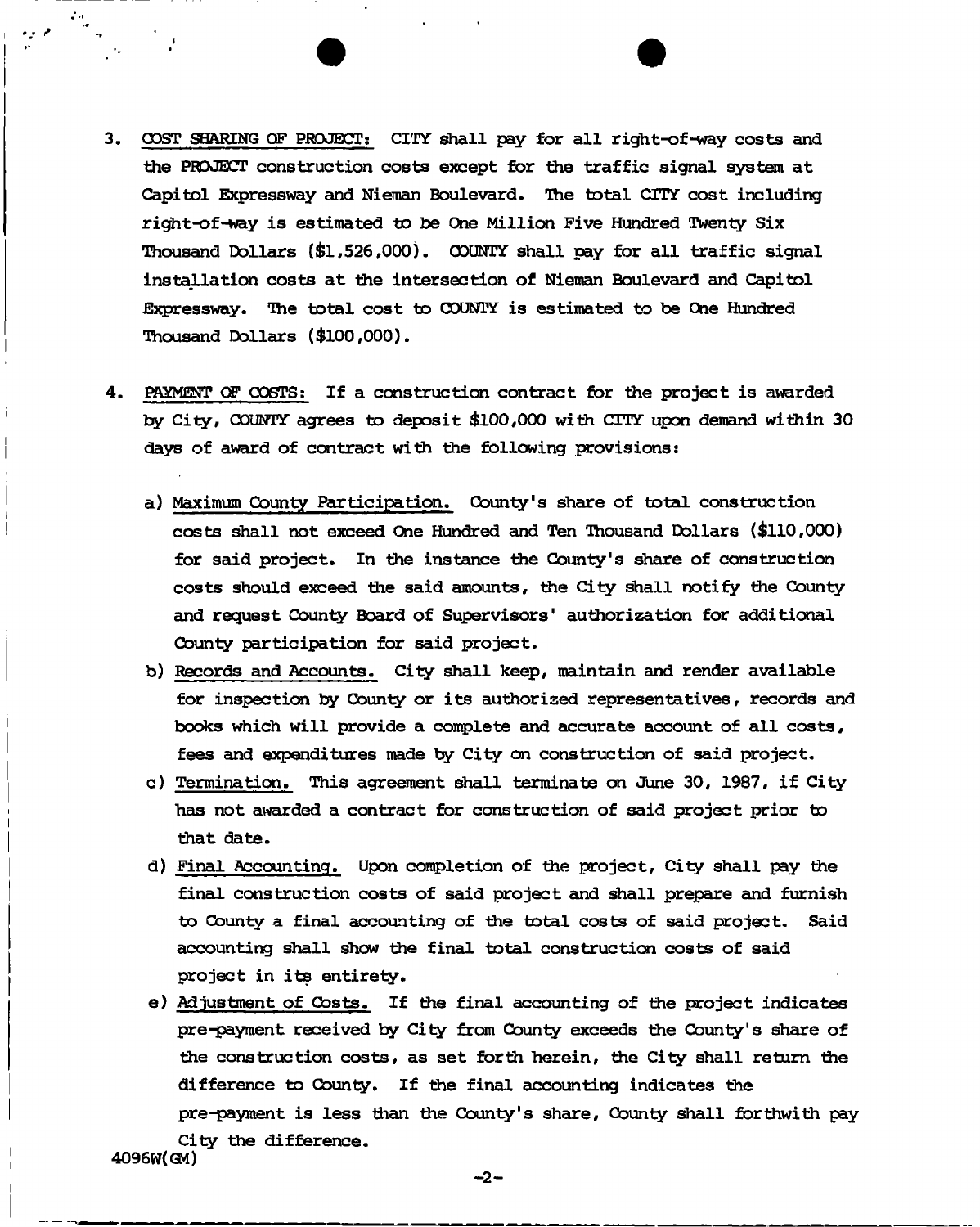**5. Operation and Maintenance: Upon completion of the PROJECT cons true tion and acceptance by COUNTY, COUNTY shall maintain the roadway around the returns on Nieman Boulevard to the limits of the COUNTY right-of-way. COUNTY shall operate and maintain the traffic signals installed at this intersection.** 

**• •** 

- **6 . Mutual Indemnification; Hold Harmless: It is mutually understood and agreed:** 
	- **a) That neither COUNTY, nor any officer or employee thereof, shall be responsible for any damage or liability occurring by reason of anything done or omitted to be done by CITY under or in connection with any work, authority or jurisdication delegated to CITY under this Agreement. It is also understood and agreed that, pursuant to Government Code Section 895.4, CITY shall fully indemnify and hold COUNTY harmless from any liability imposed for injury as defined by Government Code Section 810.3) occurring by reason of anything done or omitted to be done by CITY under this Agreement under or in connection with any work, authority or jurisdiction delegated to CITY under this Agreement,**
	- **b . That neither CITY, nor any officer or employee thereof, shall be responsible for any damage or liability occurring by reason of anything done or omitted to be done by COUNTY under or in connection with any work authority or jurisdiction delegated to COUNTY under this Agreement. It is also understood and agreed that, pursuant to Government Code Section 895.4, COUNTY shall indemnify and hold CITY harmless from any liability imposed for injury (as defined by Government Code Section 810.3) occurring by reason of anything done or omitted to be done by COUNTY under this Agreement,**
	- **c) CITY shall require any contractor awarded a contract for any portion of said PROJECT to secure and maintain in full force and effect at all times during construction of said PROJECT and until said PROJECT is accepted by CITY, public liability and property damage insurance in forms and limits of liability and satisfactory and acceptable to both COUNTY and CITY, naming COUNTY and CITY and their respective officer and employees as insureds, from and against any claims, loss liability, cost or expense arising out of or in any** *way* **connected with the construction of said PROJECT.**

-3-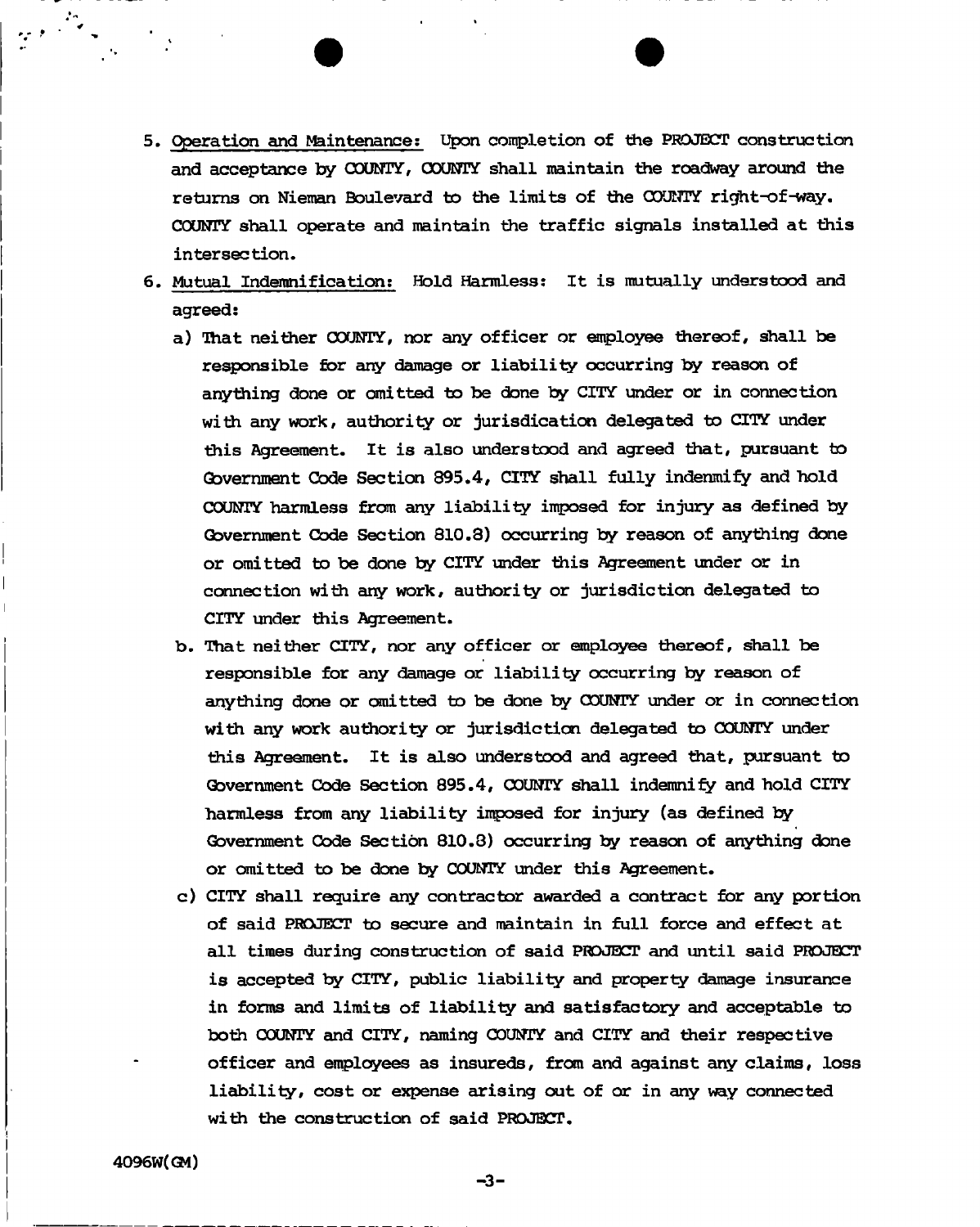**The aforementioned policy shall contain a provision that the insurance afforded thereby to CITY and COUNTY and their respective officers and employees shall be primary insurance to the full limits of liability of the policy, and that if CITY or COUNTY, or their respective officers and employees, have other insurance against a loss covered by such policy, such other insurance shall be excess insurance only.** 

**7. Public Hearings and Environmental Statements. City shall conduct public hearings and prepare environmental impact reports if required by existing legislation applicable to the construction of said project.** 

**IN WITNESS WHEREOF, the parties hereto have executed this Agreement the day and year first hereinabove set forth.** 

**APPROVED AS TO FORM:** 

**Deputy City Attorney Mandrea M. Pavone, City Clerk** 

APPROVED AS TO FORM AND LEGALITY:

Hefbert // Keaton, Deputy County Counsel Chairperson, Board of Supervisors  $2$ ) **ATT** 

**Donald Rains, Clerk, Board ot Supervisors**  M .

**CITY OP SAN JOSE, a municipal corporation** 

**BSf:** 

**"City"** 

**COUNTY OP SANTA CLARA**  a politigal subdivision

Susanne WijserUNI'Y"

سوو کا کا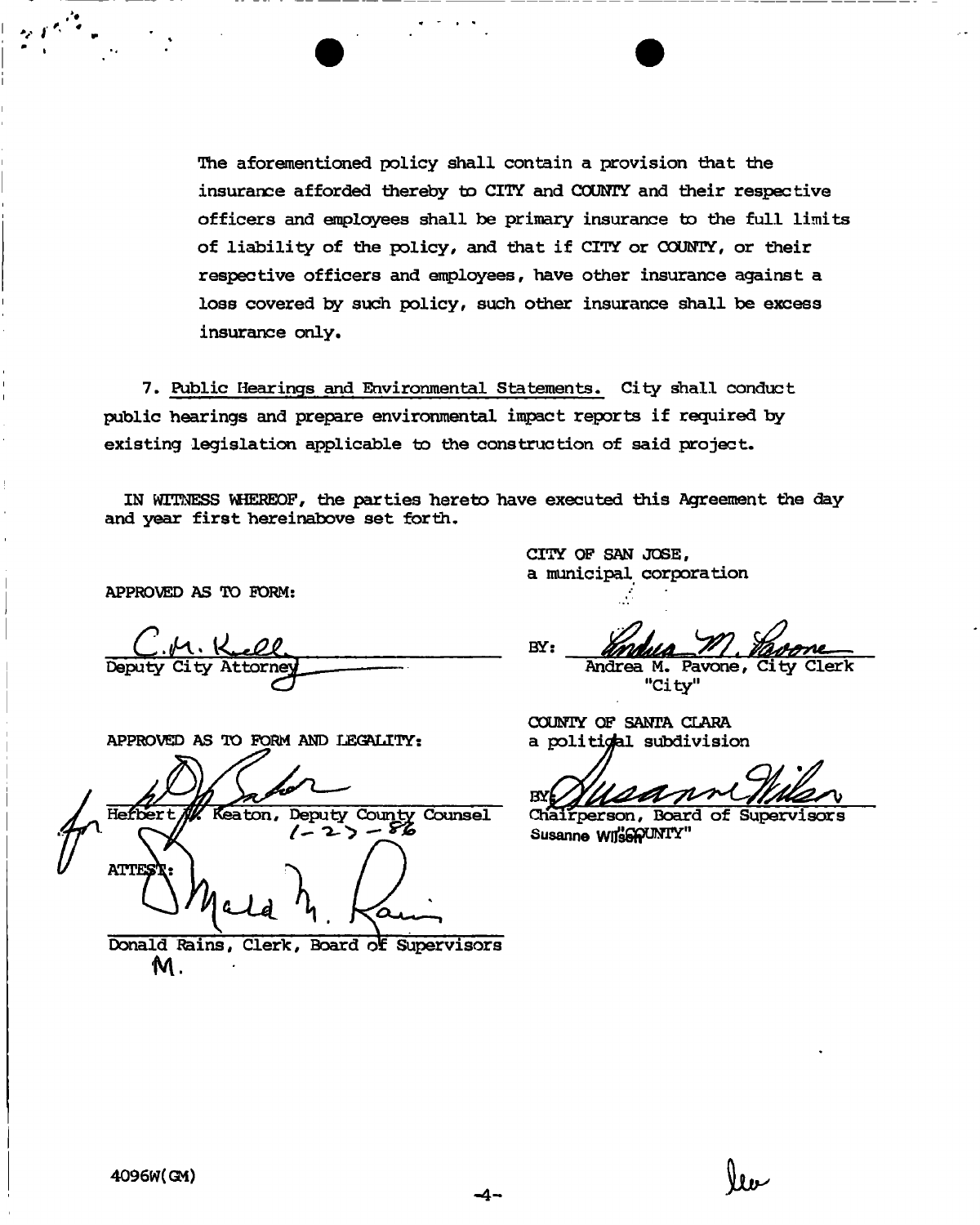*n*  irarisilan<br>JAN 24 1995 **A-**TRU 24 100

 $\hat{\mathbf{r}}$  ,  $\hat{\mathbf{r}}$ 

**v. v \ - V \** *-m* **t» W V** 

 $\ddot{\cdot}$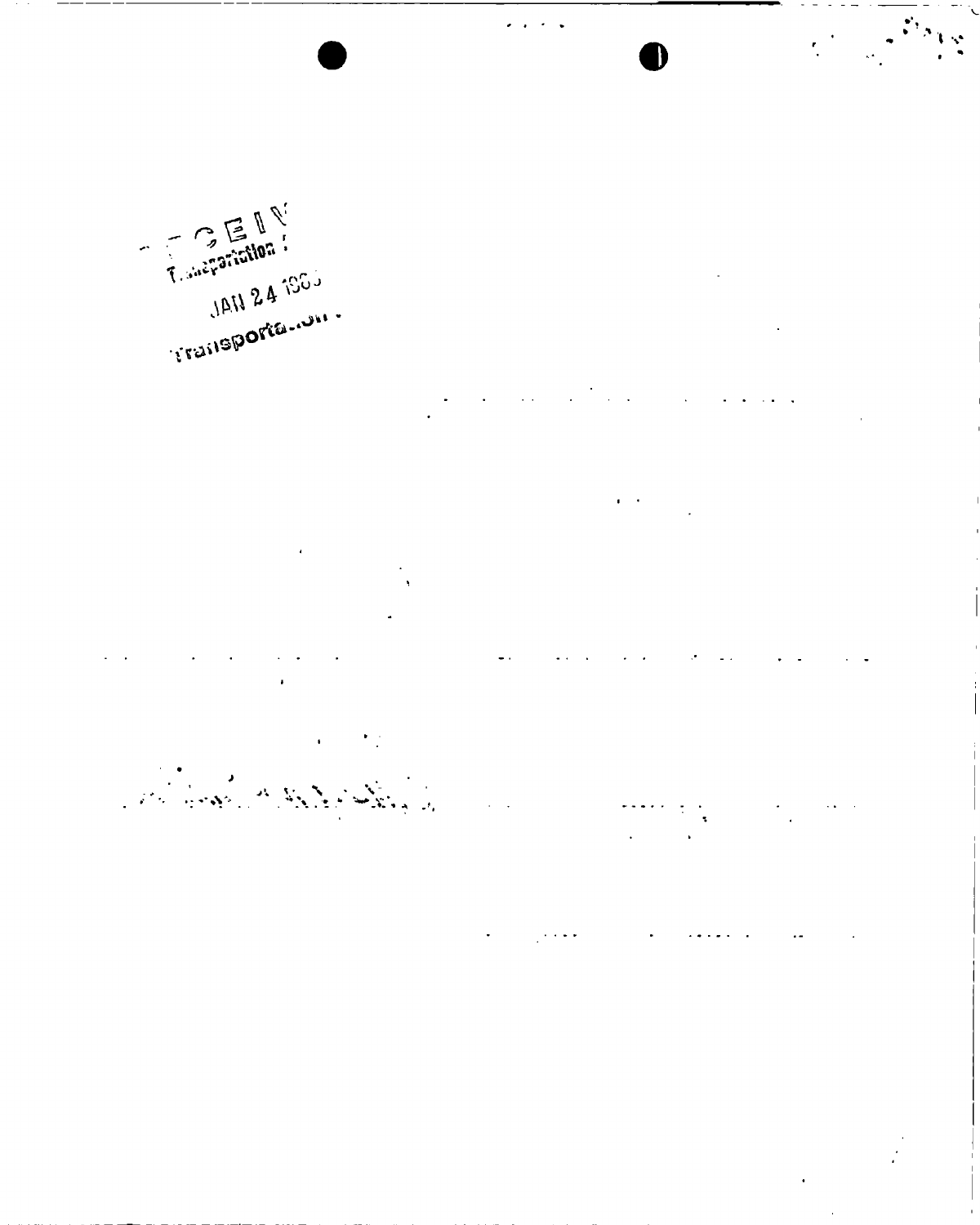



County Government Center, East Wing 70 West Hedding Street San Jose, California 95110 (408) 299-4321 **Office of the Board of Supervisors** 

**March 12, 1986** 

**California** Susanne Wilson, District 1 Zoe Lofgren, District 2 Thomas L. Legan, District 3 Rod Diridon, District 4 Dianne McKenna, District S

> **i**  *\*

**City of San Jose 801 North First Street San Jose, CA. 95110** 

**Attn: City Clerk** 

Subject: Agreement for cost sharing in connection of Nieman Blvd. **to Capitol Expressway and installation of Traffic signals** 

Enclosed you will find one fully executed copy/Göble **Enclosed** of the subject agreement/CONUERCU/MERSEN between the **County of Santa Clara and the party named above. The Board of Supervisors at its regularly scheduled meeting on**  March 11, 1986 , approved this agreement/EORtEaCty **ISSHSCon behalf of the County.** 

**The enclosed is for your files.** 

**Very truly yours** 

Deputy Clerk

**BOARD OF SUPERVISORS DONALD M. RAINS, CLERK** 

DMR:s1a

M.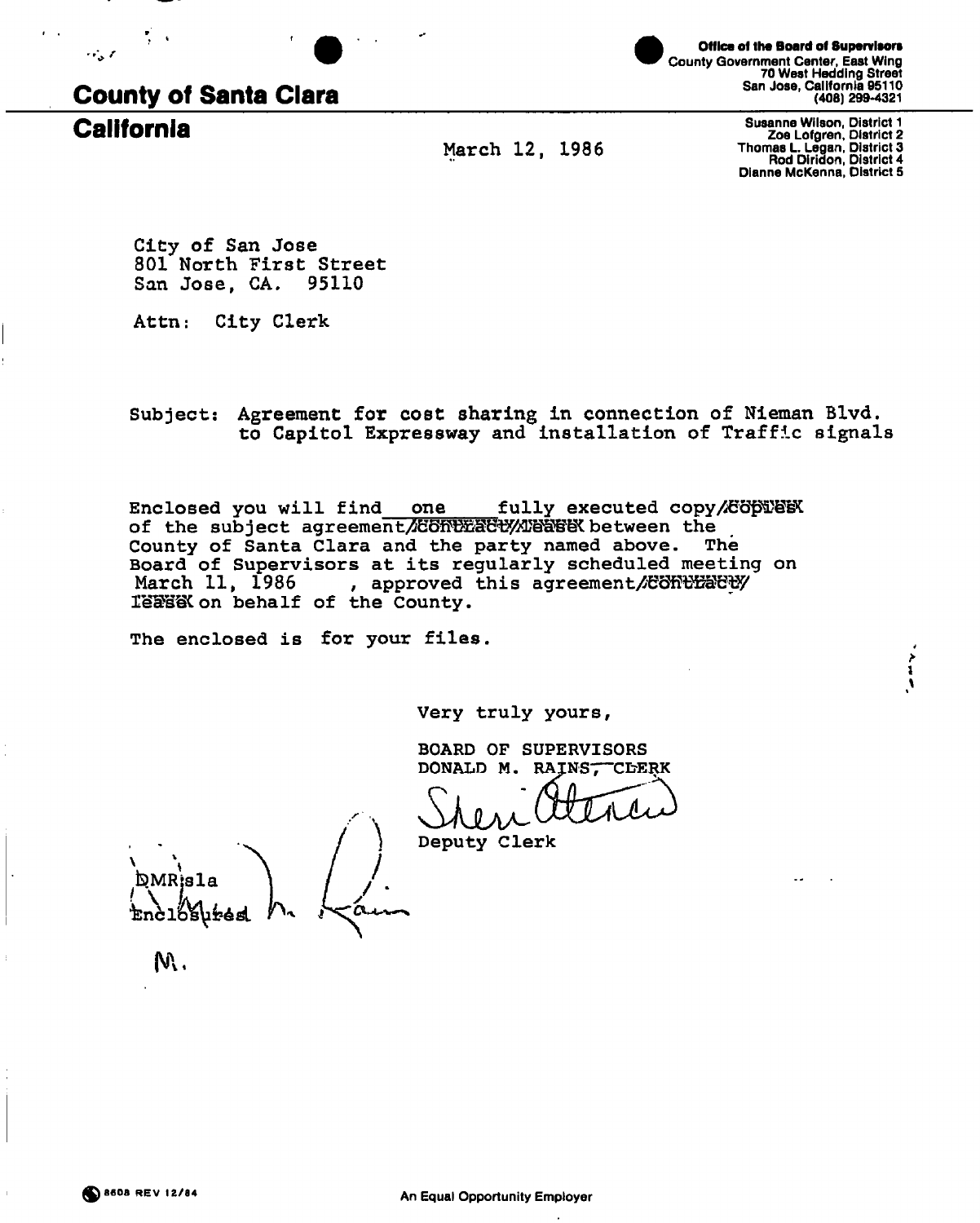| <b>County of Santa Clarks</b>                                         |                        |                | asortation Agency<br>1555 Berger Orive<br>San Jose, California 95112 |
|-----------------------------------------------------------------------|------------------------|----------------|----------------------------------------------------------------------|
| <b>California</b>                                                     | TRANSMITTAL MEMORANDUM |                |                                                                      |
| Wong<br>Prepared by                                                   | Page 1 of 2            |                | S.D. 2                                                               |
| Reviewed by Bruce<br>A Submitted by Reading<br>DIRECTOR-<br>APPROVED: |                        |                | DATE: February 25, 1986                                              |
| Transit District Board:                                               | Agenda Date            |                | _Item No.__                                                          |
| COUNTY BOARD OF SUPERVISORS:                                          | Agenda Data_           | March 11, 1986 | Item No.                                                             |
| Transportation Commission:                                            | Agenda Date            |                | Item No.                                                             |

**SCOTTY A. BRUCE, Transportation Developnent** 

**SUBJECT! COST SHARING AGREEMENT BETWEEN THE CITY OF SAN JOSE AND THE 'COUNTY OF SANTA CLARA RELATING TO THE CONNECTION OF NIEMAN BOULEVARD TO CAPITOL EXPRESSWAY AND THE INSTALLATION OF TRAFFIC SIGNALS AT THE INTERSECTION OF NIEMAN BOULEVARD AND CAPITOL EXPRESSWAY** 

## **RECOMMENDED ACTION;**

**i Approval of the attached City of San Jose/County of Santa Clara Cost Sharing Agreenent which provides for the connection of Nieman Boulevard to Capitol Expressway and the installation of traffic signals is recommended.** 

**The Agreement has been approved by the City of San Jose on March 4r 1986 and will provide for the sharing of .costs attributable to this City of San Jose administered project.** 

# **FISCAL IMPLICATIONS:**

**Sufficient funds have been included in the current (FY 1985-86) 1 Road Fund Expressway System - Transportation System Management Account (0023-6412-2890) to provide the estimated County share of \$110.000** for this project. The total estimated coat of the project is **\$1,526,000. REASONS FOR RECOMMENDATION;** 

**Hie City of San Jose desires to connect Nieman Boulevard to Capitol Expressway to provide better traffic circulation and access movements for the local ccmtiunities. The County of Santa Clara desires to accommodate this connection of Nieman Boulevard to Capitol Expressway, and additionally provide installation of traffic signals at the connection for safe and efficient traffic operations on the expressway.** 



# **3 we have a set of the set of the South Opportunity Bmployer**